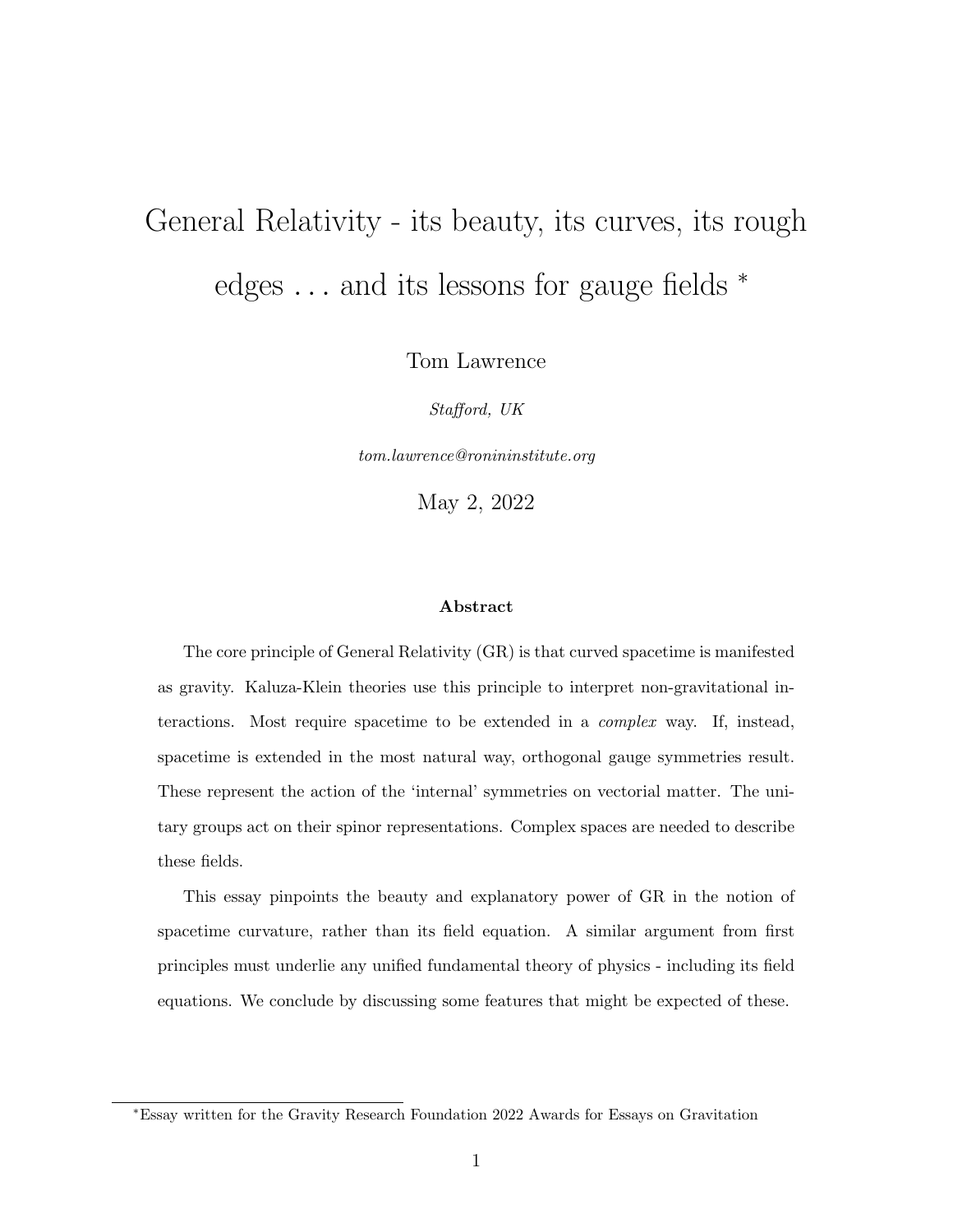## Introduction

The core principle of GR, that gravity is how we experience the curvature of spacetime, is perhaps the most elegant in physics, as this essay will argue. Its beauty lies in how it is logically argued from first principles, yet the consequences represent a revolutionary change in understanding – and explain many things that the existing Newtonian theory did not.

This step-by-step inevitability does not extend to the field equation. Consequently, variants and modifications of GR have proliferated.

To develop a unified theory of the fundamental interactions, additional degrees of freedom must be incorporated. Einstein looked at several possible ways of doing this[1]. This essay describes how the logical approach of GR plays out for this task, when supplemented by our modern understanding of symmetries and gauge fields.

The first part of this essay looks at pure GR. It describes how notions from Riemannian geometry arise when incorporating non-inertial frames into a spacetime framework. Gravity as curvature follows quickly and logically from there. The precise form of the field equation does not seem to arise from such a clear physical reasoning. But the basic notions of GR – of space-time curvature, the equivalence principle, and geodesics which carry local inertial frames and diverge/converge in the vicinity of matter – seem widely accepted, even in alternatives to GR.

The second part considers how this conceptual structure may be extended to incorporate gauge fields. The entry point for this is considering the symmetry transformations already present in GR and how they are related to the components of the Jacobian matrix for coordinate changes. The degrees of freedom carried by the Jacobian matrix include those of an  $O(1,3)$  group. Increasing the number of spatial dimensions results in new orthogonal group symmetries. These are related to the unitary groups of the gauge interactions. The gauge symmetries act directly on spinors and work is still ongoing to determine how to incorporate spinors into this theory. But the induced action of these gauge symmetries on tensor fields constructed from the spinors can be calculated, at least for the electromagnetic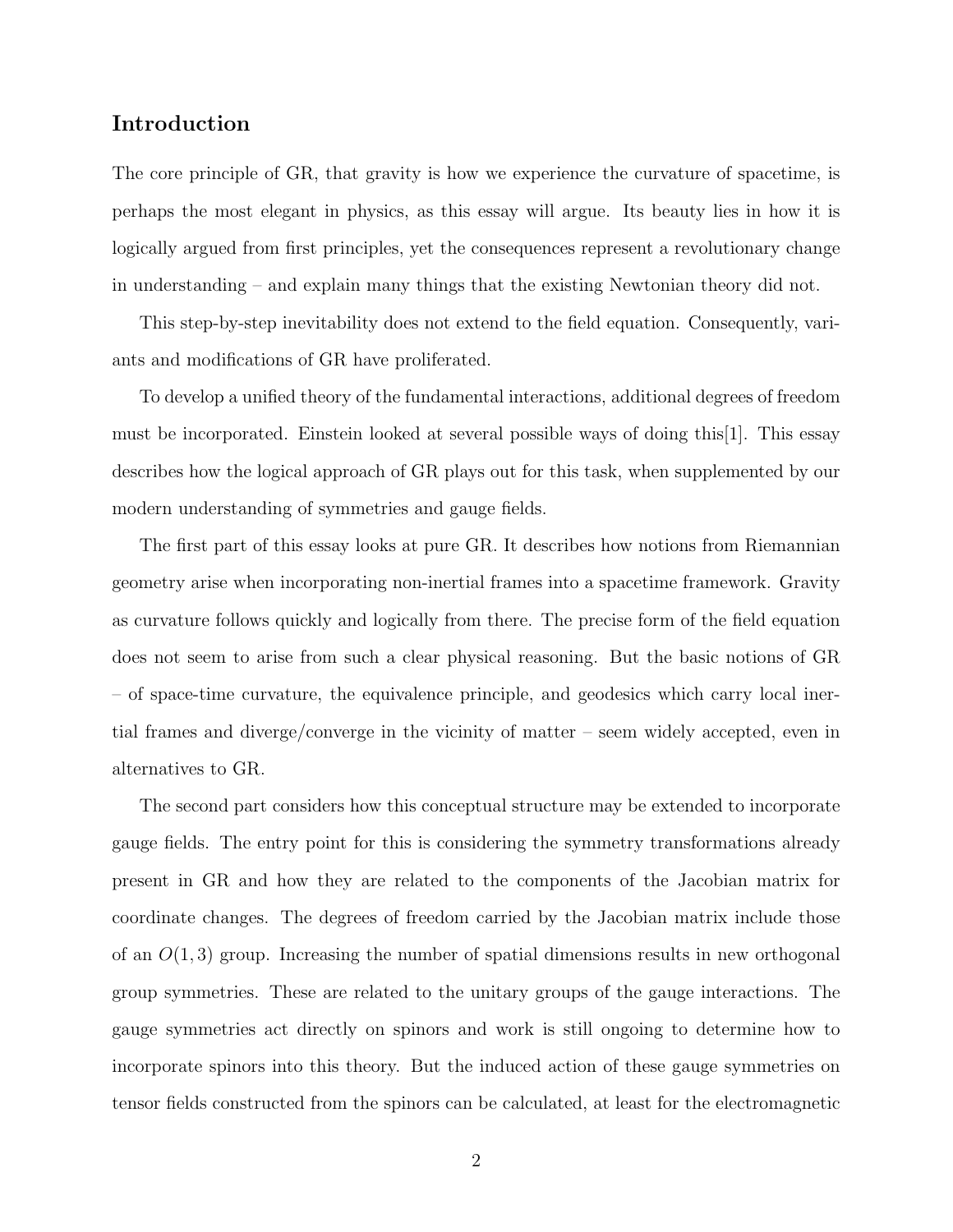interaction and the full electroweak interaction.

The final part considers the complex spaces that may underlie the definition of spinors the mathematical objects that might characterise these, and what a geometric field equation might look like for spinors.

## General relativity

## $Curvature = gravity$

Newton's law of gravity was itself revolutionary, particularly when considered as part of the framework of mechanics that Newton had developed. It is essentially a phenomenological law - its form is constructed to fit careful observations of the motion of objects in our solar system. There is no explanation of why the law should take this form. Neither is there any explanation of how one object can act on another hundreds of millions of miles away across seemingly empty space - with a change to the first object instantly affecting the second. A universal measurement of time is assumed and all calculations within this framework must be carried out in an inertial frame, or otherwise modified by introducing inertial forces.

The differential form of the law cast a new light on the problem of remote action. It involves a gravitational potential - a field spread across space, which emanates from the gravitating body and falls off with distance. But the mathematical form and the nature of this field remained unexplained.

Maxwell's theory of electromagnetism was also based on fields, but disturbances in these fields travelled at a fixed velocity in vacuum.

This was a key motivation for the development of Special Relativity (SR). In SR, every observer has their own spatial and time coordinates – the co-ordinate system in a sense encodes the experience of the observer. For observers who are in relative motion with constant velocity, the coordinates of their frames of reference are linearly related. For example, for a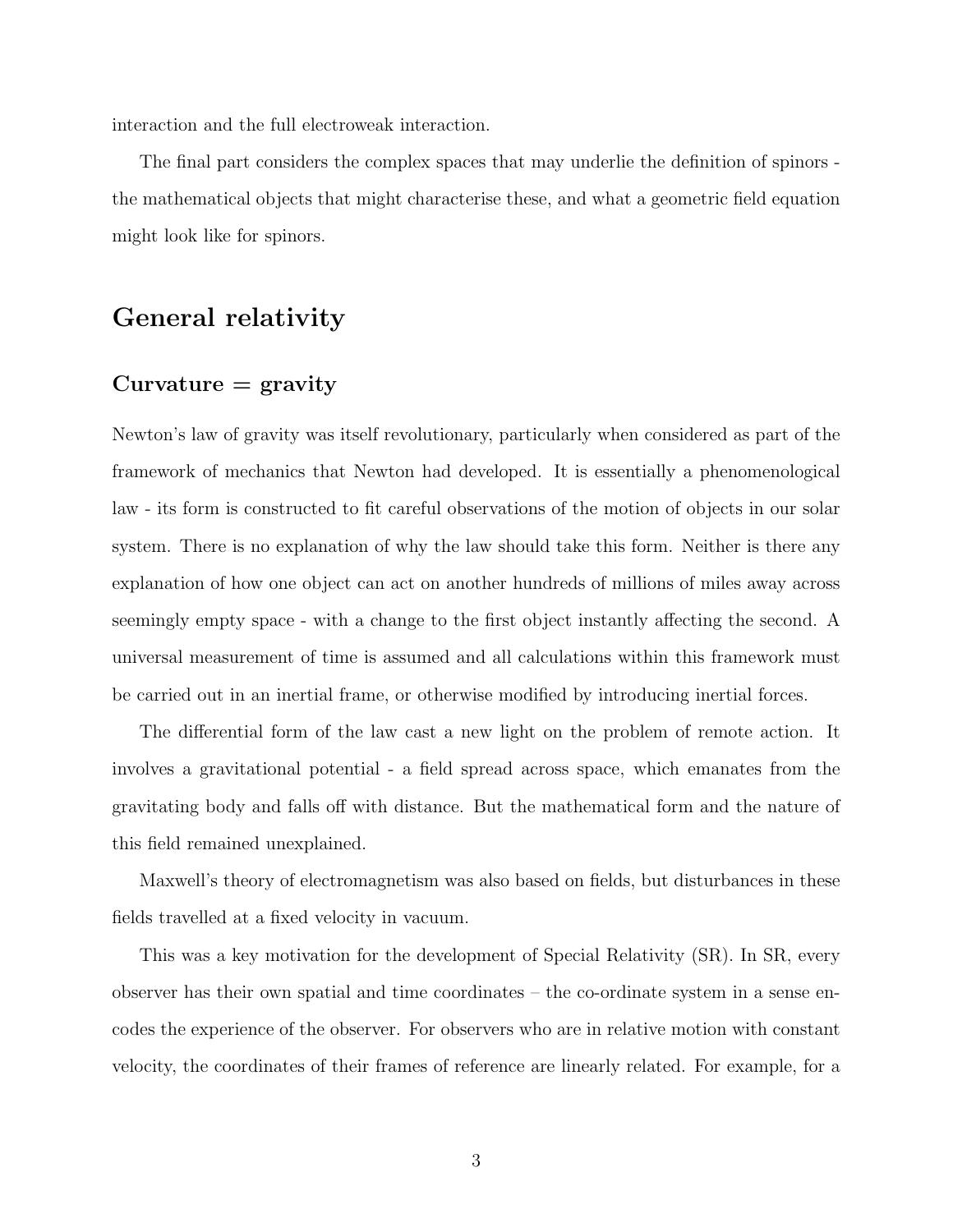boost in the  $x^1$ -direction,

$$
x'^1 = \beta x^1 - \frac{v}{c} \beta x^0, \qquad x'^0 = \beta x^0 - \frac{v}{c} \beta x^1,\tag{1}
$$

where

$$
\beta = \left(1 - \frac{v^2}{c^2}\right)^{-1} \tag{2}
$$

By analogy with distance between two neighbouring points, we have an infinitesimal interval:

$$
ds^{2} = dx^{0}dx_{0} + dx^{1}dx_{1} + dx^{2}dx_{2} + dx^{3}dx_{3} = \eta_{\mu\nu}dx^{\mu}dx^{\nu}
$$
\n(3)

This preserves its form under a boost, that is, the metric is invariant.

This spacetime formulation of SR, proposed by Minkowski, underpins not just GR but quantum field theories as well.

For observers who are in relative motion with varying velocity, such as linear acceleration or one orbiting around the other, the coordinate transformations do not preserve the metric and in general are non-linear. This leads to the experience of inertial forces. To describe such situations covariantly, we need to apply concepts from Riemannian geometry.

By way of illustration, take a system of Minkowski coordinates  $x^{\mu}$ . If we transform to a second coordinate system  $x^{\prime \mu}$  which is given by rotating the x-y plane of  $x^{\mu}$  at a constant rate of k radians per second,

$$
x' = x\cos(kt) + y\sin(kt), \qquad y' = -x\sin(kt) + y\cos(kt), \qquad z' = z, \qquad t' = t \tag{4}
$$

This coordinate system has a metric which differs from the Minkowski one (indeed it has off-diagonal components)[2].

The Jacobian matrix components  $\partial x'/\partial x$ ,  $\partial x'/\partial t$ ,  $\partial y'/\partial x$  and  $\partial y'/\partial t$  are then functions of  $x, y$  and  $t$ . This spoils the covariant transformation of partial derivatives. For example, if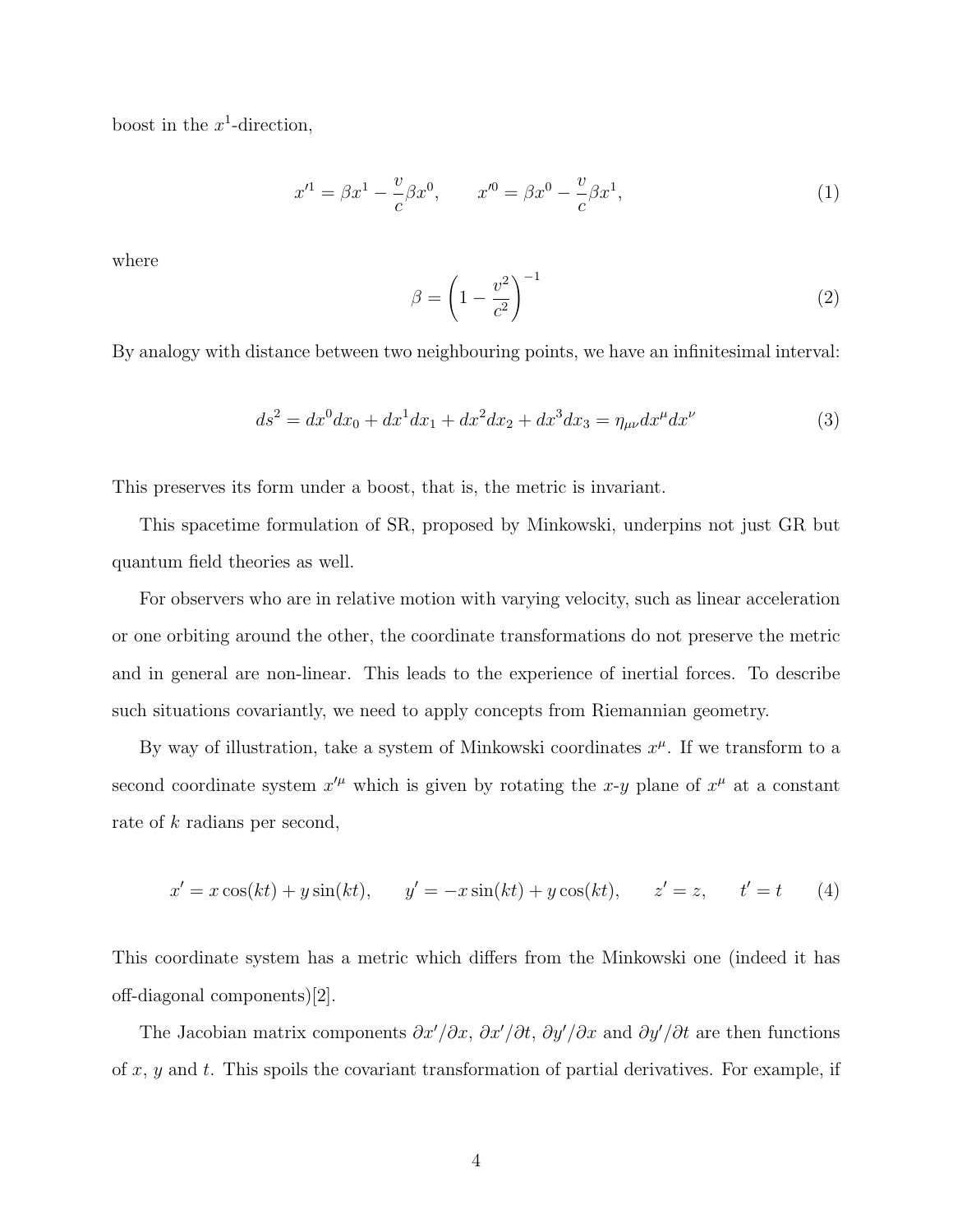a vector field  $V^{\mu}$  is defined along a curve with parameter  $\lambda$  which is a function of x, y and t,

$$
\frac{dV^{\mu}}{d\lambda} = \frac{dx^{\mu}}{dx^{\prime\nu}} \frac{dV^{\prime\nu}}{d\lambda} + \frac{d}{d\lambda} \left(\frac{dx^{\mu}}{dx^{\prime\nu}}\right) V^{\prime\nu} \tag{5}
$$

Had we transformed to another set of Minkowski coordinates, we would just have the first term on the right, so the derivative would transform as a vector.

In the case where  $V^{\mu}$  is the four-momentum of an object and  $\lambda$  is its proper time, the additional term represents an inertial force.

This is occurring because the transformation from the  $x^{\mu}$  coordinate basis to that for  $x^{\prime\mu}$  is varying from event to event. To allow for this, we can introduce a notion of parallel transport between events, enabling us us to construct derivatives which transform as tensors.

Note that all the analysis so far has been in the absence of gravitational fields. We have introduced concepts from Riemannian geometry purely to allow SR to operate smoothly in the curvilinear coordinate systems required by mutually accelerating reference frames.

In the absence of gravitational fields, it is always possible to transform to an inertial frame across the entire spacetime, in which free particles travel along straight lines. Their four-momentum is conserved and the connection reduces to zero in this frame. (In any non-inertial frame, the connection is non-zero and the four-momentum is not conserved absolutely, but only covariantly.)

In Riemannian geometry, the existence of a co-ordinate system in which the connection is everywhere zero defines a flat space.

On a curved space, there is more than one sensible definition of parallel transport and each definition has a corresponding connection, as described below. For now, we adopt the Levi-Civita connection. There are paths passing through every point on which this connection can be reduced to zero by a change of coordinates – these are geodesics. Immediate consequences are that the tangent vector to the path at any point is parallel to the tangent vector at each other point, and so the path obeys the geodesic equation. This equation can also be found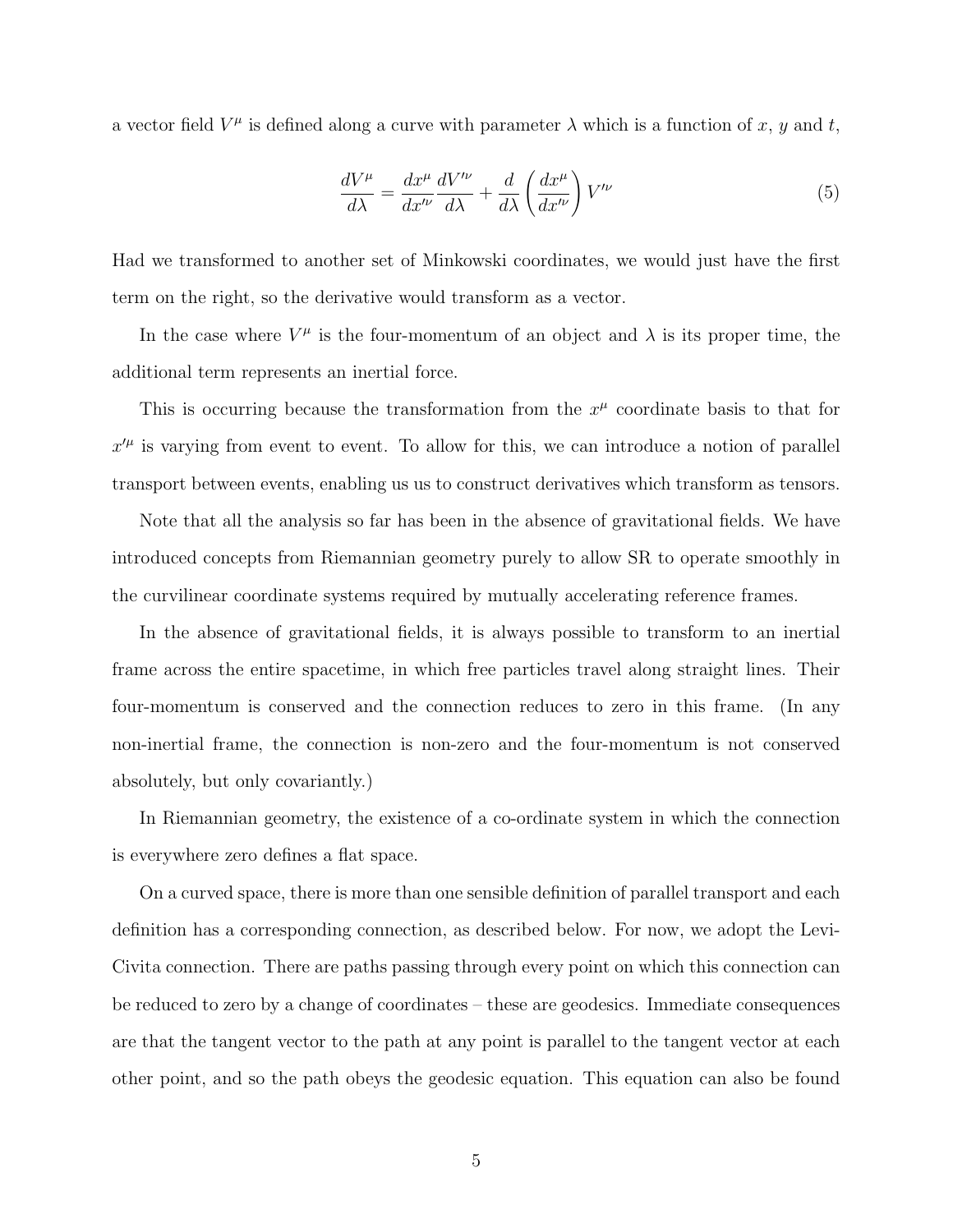using the principle of least action, showing that this is an extremal path  $|3|$ .

We then recall the equivalence of gravitational and inertial mass. This implies that every object at the same point in a gravitational field accelerates at the rate. Consequently, the effect of a gravitational field can be eliminated locally by transforming to a freely falling frame. An observer falling freely will not be able to tell whether the object they have just let go of is subject to a gravitational field - it will hover in front of them. Its four-momentum is conserved, so the observer is in a local inertial frame.

It is not a global inertial frame. If an observer is falling directly towards a gravitating body, for example, they will observe a distant object also falling towards that body as moving towards them, with varying four-momentum. This acceleration cannot be eliminated by a choice of frame – indicating that spacetime is curved. The straight world lines in a local inertial frame allows one to identify freefall trajectories with geodesics and free fall frames with geodesic coordinates.

This seemed a radical idea when Einstein proposed it. But the geometry it relies on can be easily adapted from that which describes familiar two-dimensional curved spaces.

The curvature is characterised by the Riemann tensor, which determines the rate of convergence of geodesics. The resulting theory, unlike Newtonian theory, gave the correct value for the precession of the perihelion of Mercury. It also overcomes the problems with Newton's law mentioned above. In the absence of gravitational fields, it reduces to SR, so is automatically consistent with it. There is no problem with remote action. And in appropriate limits, it reduces to Newton's law, thus explaining its inverse square form[4].

Expressed in this way, the passage from the covariant formulation of SR to the description of gravity as the curvature of space-time seems a natural one, following almost inevitably from the principle of equivalence. If spacetime is curved, the key features of gravity must result – the equivalence principle, tidal forces, the convergence of freefall paths, one body orbiting relative to another and so forth. It would seem absurd to suggest that this is coincidence, or an induced or derived effect – that Einstein did not uncover a fundamental truth about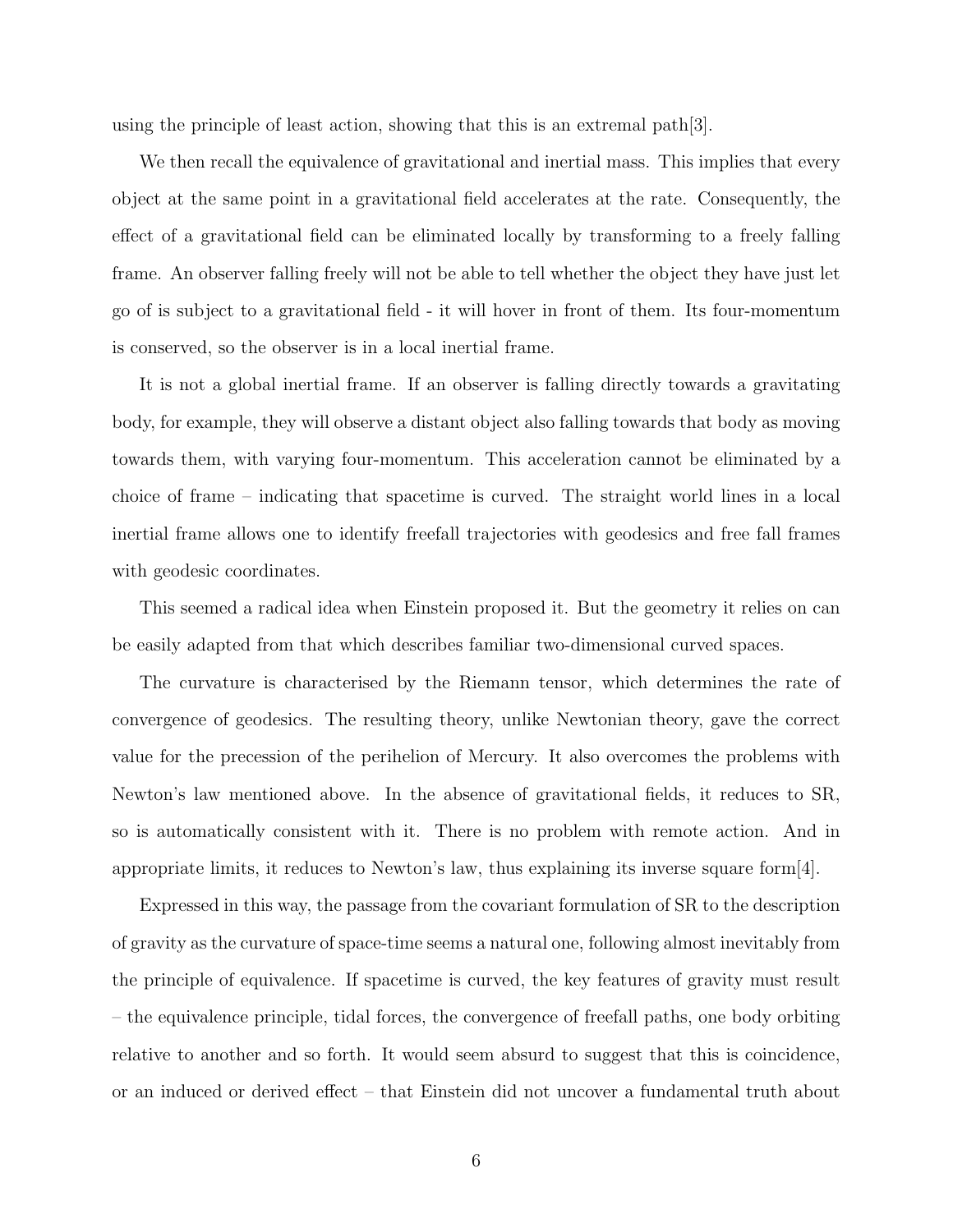the universe, reasoned out from first mathematical principles. (As will be described below, curvature of spacetime can also result in key features of other forces.)

Small wonder, then, that Einstein, when asked what he would have done if Eddington's observations had disapproved GR, replied "then I would have felt sorry for the dear Lord. The theory is correct".

However, of course, the narrative above is not the full story. A complete theory required an equation relating curvature to the properties of the gravitating matter.

## The GR field equation

By considering the Newtonian correspondence of the equation of geodesic deviation, it is possible to deduce that the Ricci tensor vanishes in vacuum[3]. This suggests that the Ricci tensor may be related to the matter distribution. Dimensional arguments can be used to deduce that the analogue of the matter density in the Poisson equation for gravity should be a symmetric rank-two tensor[4]. This is expected to be conserved by way of it being a Noether current. This means it is divergenceless. The Ricci tensor, in contrast, has a divergence which is proportional to its trace. Einstein therefore proposed that the divergenceless part of the Ricci tensor was proportional to the energy-momentum density tensor.

The field equation is thus well motivated, but the motivations rely on a combination of Newtonian theory and technical constraints, for which the physical meaning is not entirely clear. The action of curvature on test particles has been reasoned out from first principles – it cannot be anything else. This is not true of the relation between matter and the space-time curvature it causes and we may reasonably ask why it should take this form.

Now the field equation may be derived by varying the Einstein-Hilbert action with respect to the metric – and in the case of the Palatini approach, the connection – using the principle of stationary action. But this leaves the question of why the action should be the Einstein-Hilbert one. We may add to this the questions of why, under such variations, the action should be stationary and the surface term vanish.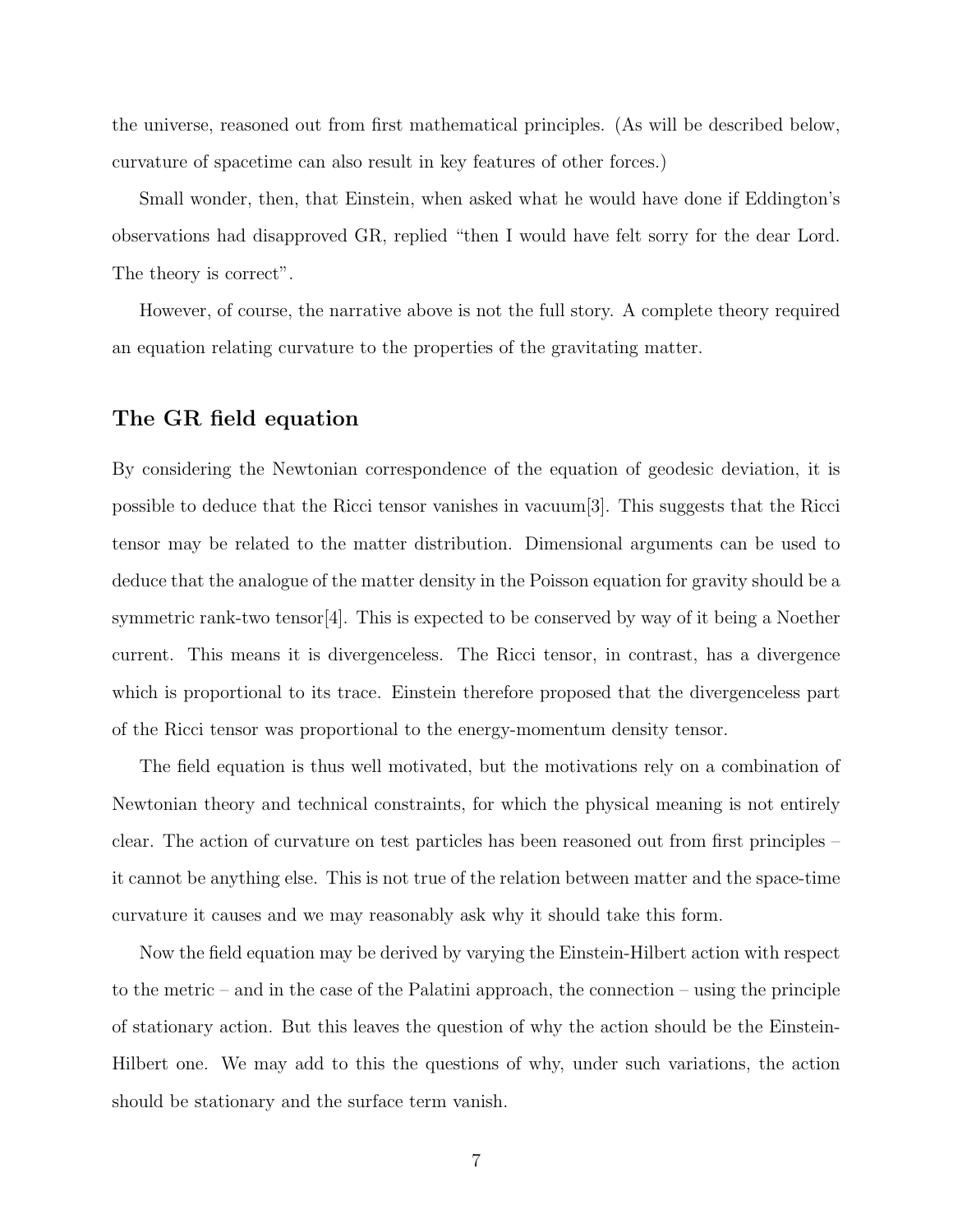A range of theorems and results have been published on the uniqueness of field equation, but these all impose technical constraints on the equation or the action[5, 6, 7, 8, 9].

This lack of uniqueness of the field equation has provided space for alternative theories to be proposed – Brans-Dicke theory,  $f(R)$  theories, Gauss-Bonnet gravity and so on. However, it is conspicuous that all of these assume gravity to be a manifestation of dynamic geometry.

## Applying the conceptual structure to gauge interactions

## Tangent space transformations and teleparallelism

The key to understanding how the theory may be extended to incorporate gauge fields is to look at the symmetry transformations already present in the theory. The fundamental transformations of GR are changes of coordinate system. Such transformations are taken to be analytic and invertible; these form a group with an infinite number of parameters.

However, they induce a group of transformation on a tangent space which is far simpler – it only has 16 parameters. It is the simplicity of tensor transformations under this group which enables us to carry out calculations in GR[2].

Einstein himself looked into these 16 quantities in the decade after general relativity was published[10]. He noted that the Riemannian metric is determined by just 10 of them. He wondered whether the other six could represent the electromagnetic field[1]. This led him to look at the Weitzenböck connection, which has torsion but zero field strength – a subject on which he corresponded with Cartan.

At this point, a misconception crept in, which has persisted in much of the literature, and which is rectified below. When Cartan first wrote to Einstein in 1929, he explained that there were spaces containing curvature and torsion; "in spaces where parallelism is defined in the Levi-Civita way, the torsion is zero; in spaces where parallelism is absolute the curvature is zero". Einstein started his reply with the sentence "I see, indeed, that the manifolds used by me are a special case of those studied by you"[11].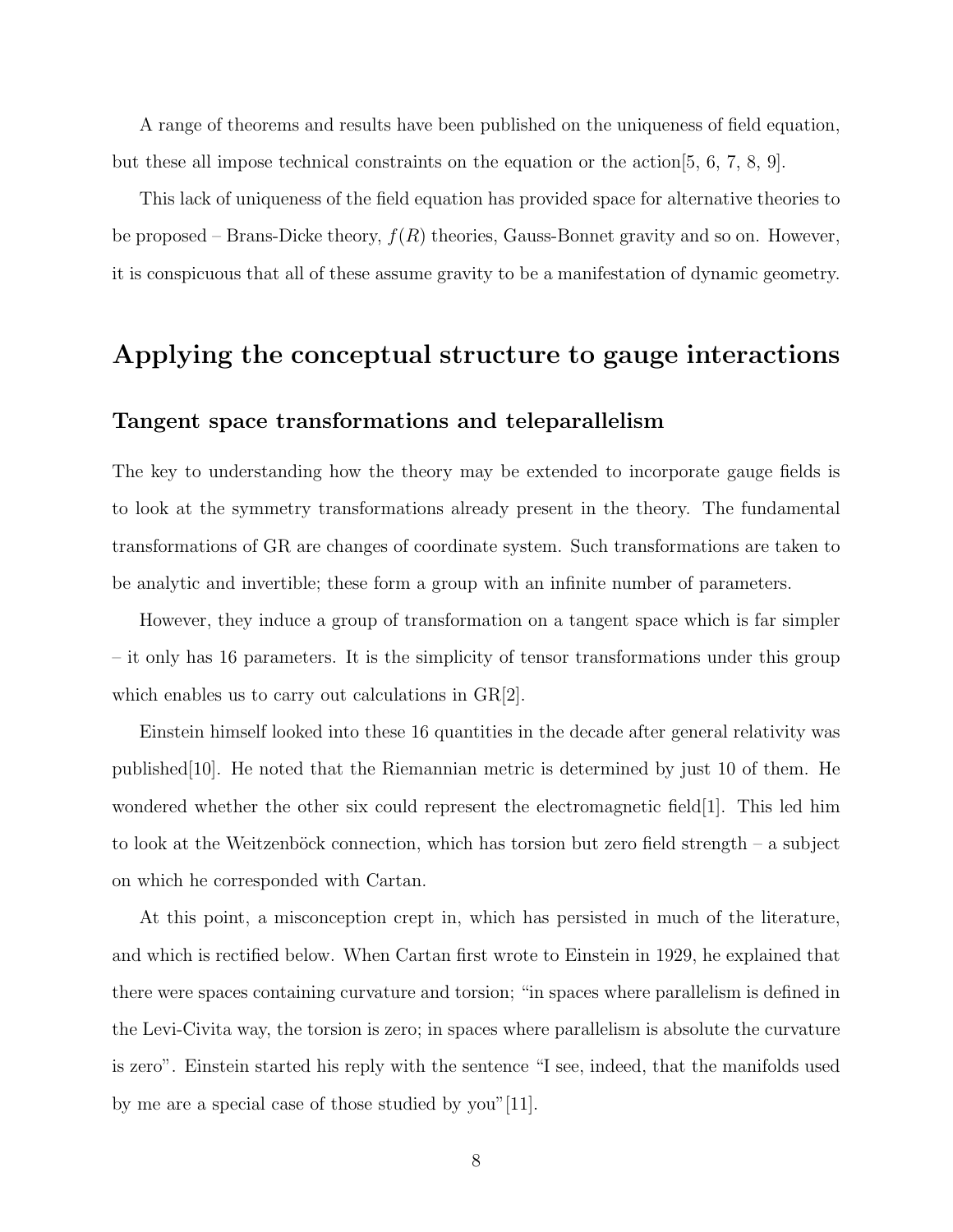However, Cartan had focused on manifolds over which a parallelism could be defined globally. There do exist such manifolds. However, those with a Riemannian or pseudo-Riemannian metric are a subclass of Riemannian/pseudo-Riemannian manifolds – not the other way round. This is because for any Riemannian or pseudo-Riemannian manifold, one can choose a coordinate neighbourhood around any point across which such 'absolute' parallelisms can be defined. The Weitzenböck connection is then well-defined across the neighbourhood and exists on the *same* manifold as the Levi-Civita one<sup>[2]</sup>. (Indeed, it is now known that any non-symmetric, metric-compatible connection, including the Weitzenböck connection, can be written as the sum of its contorsion and the Levi-Civita connection  $[12]$ .

All manifolds which admit a global parallelism by definition admit one over a coordinate neighbourhood, but the converse is certainly not true – global parallelism is a far tighter restriction. (For example, it is well known that even-dimensional spheres do not admit a parallel field globally, but they are Riemannian manifolds and admit them locally.)

A proper analysis of the 16 components of the Jacobian matrix on a given tangent space requires a knowledge of subgroup-coset space structures. The importance of these structures to field theories was only understood when the theory of non-linear realisations was developed in the late 1960s [13, 14, 15, 16]. These realisations came to be understood as effective theories resulting from situations of symmetry breaking[17].

I have used this knowledge to identify the parameters as follows[2]:

- The 16 parameters are those of the group  $GL(4, R)$ ;
- An orthonormal frame basis is mapped to another orthonormal frame basis by an  $O(1, 3)$  subgroup of this, with six parameters. These relate to a freedom of choice of which parallelism to base the Weitzenböck connection upon;
- The 10 independent components of the metric are formed from the parameters of the corresponding coset space.

Actually, an analysis using the Weitzenböck connection in the way Einstein attempted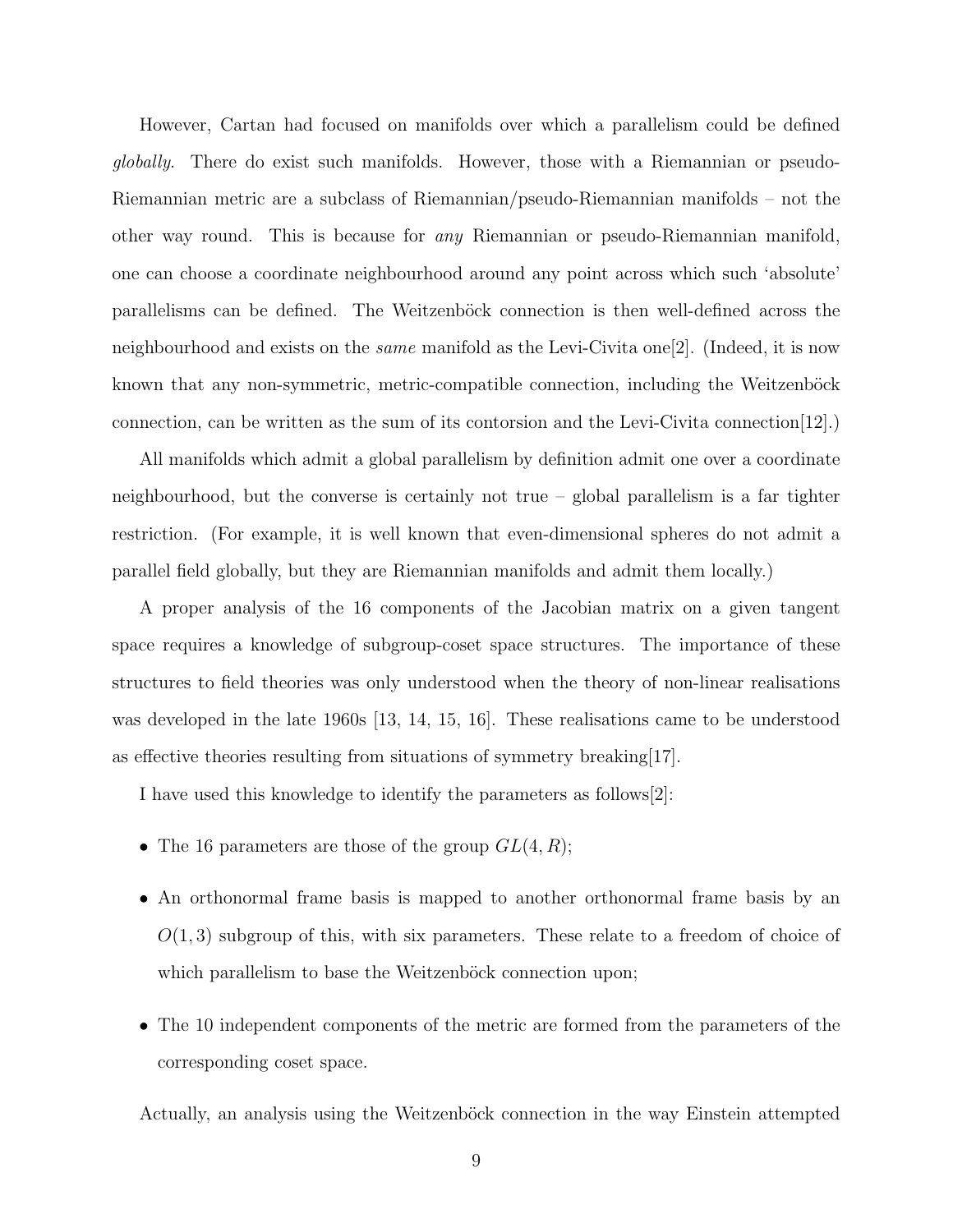results in the Teleparallel Equivalent of GR (TEGR)[18, 19, 12, 20].

### Gauge symmetries and additional dimensions

In order to incorporate extra gauge degrees of freedom, the tangent space must be expanded, by increasing the dimensionality of the underlying spacetime. Kaluza and Klein took this approach, adding one spatial dimension - which piqued Einstein's interest [1].

However, they did not have our modern understanding of gauge fields. The archetypal gauge theory was published by Yang and Mills in 1954, the year before Einstein's death[21]. Two years later, the general theory – covering both electromagnetism and Yang-Mills theory – was provided by Utiyama, who tried to represent general relativity in the same way[22].

Consequently, we now know that electromagnetism is the gauge field of a  $U(1)$  symmetry – a local change of complex phase. Similarly, the electroweak interaction is mediated by an  $SU(2) \otimes U(1)$  gauge field and the strong interaction by an  $SU(3)$  gauge field. Unitary transformation matrices have complex components and map an orthonormal basis on a complex vector space to another orthonormal basis. It does not make sense to apply such transformations to real vector spaces.

Instead, they should be applied to spinors. However, it is always possible to construct the outer product of a spinor and its adjoint spinor, and use a Clifford algebra to decompose this into tensors. Amongst these, there is always a real vector. The action of a unitary transformation on a vector representation formed in this way is actually an orthogonal one. The vector representation of electromagnetic  $U(1)$  is two-dimensional, so we need an extra two real dimensions to incorporate these gauge degrees of freedom. Naturally, the same also goes for a hypercharge symmetry. Similarly, the vector representation of  $SU(2)$  isospin is three-dimensional, so we need a further three dimensions to incorporate these degrees of freedom, giving a total of five extra dimensions for the electroweak symmetry.

I have shown that when space-time forms a product of our familiar four dimensions and a two-dimensional space, and a generalisation of Kaluza's cylinder condition is satisfied,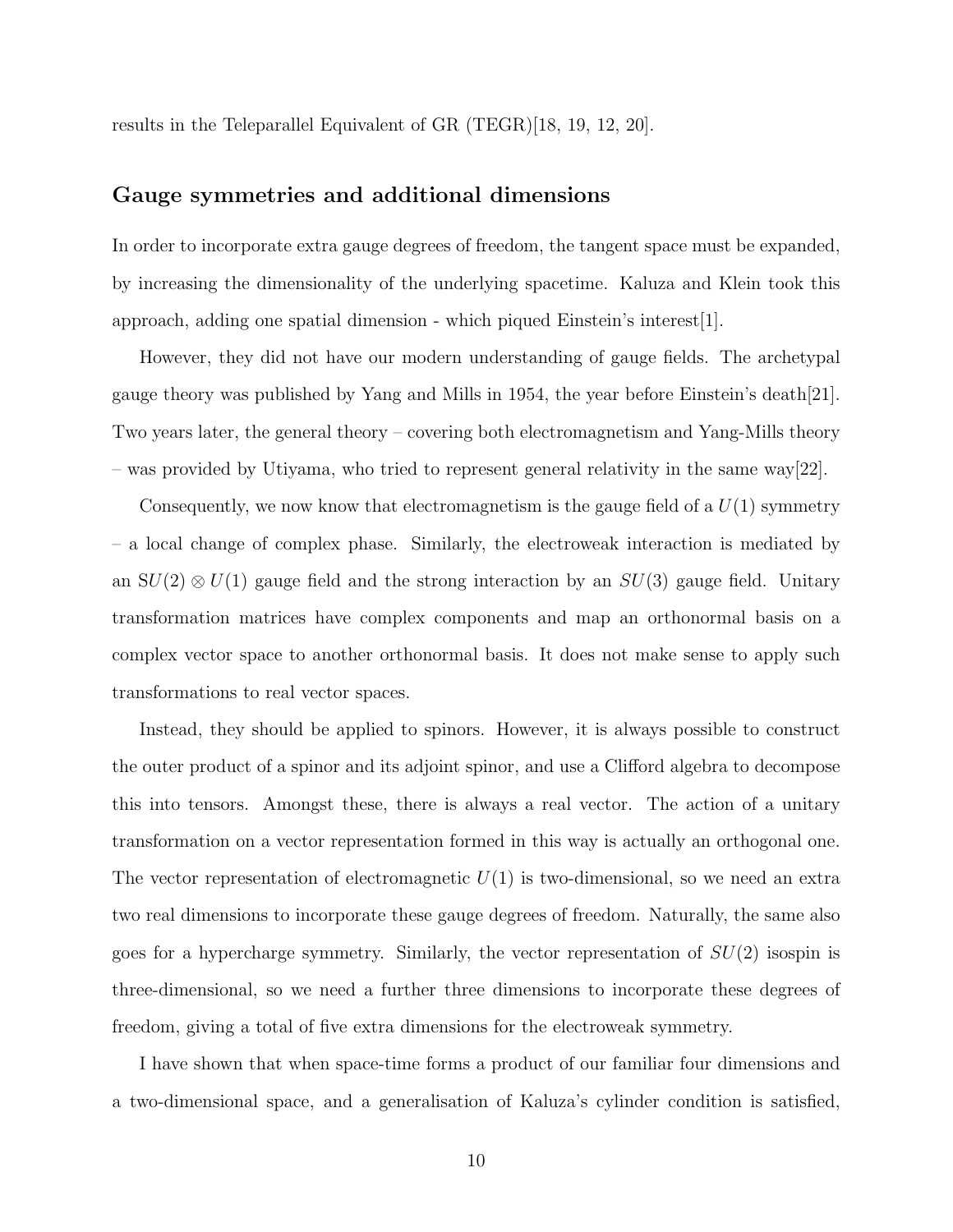then there are extra connection components that can be identified as  $U(1)$  gauge fields. Similarly, a product of a four-dimensional space-time and a three-dimensional space, with the generalised cylinder condition applying, gives rise to  $SU(2)$  gauge fields [23].

The field strength of these gauge fields are components of the Riemann tensor, which do not contribute to the Ricci tensor of either factor space.

The strong interaction cannot be handled in exactly the same way, as the dimensionality of the spinor representations of orthogonal groups is always a power of two. Colour  $SU(3)$ must therefore be embedded in an  $SU(4)$  group.

# The geometry of spinors

The previous section summarises how both gravity and the electroweak gauge fields can be manifestations of the curvature of real spacetime and couple to/act on tensorial matter. This is fully covariant in all dimensions.

We can then go further and ask whether we can describe fundamental spinors as manifestations of geometry. This would realise Clifford's idea that "...this variation of the curvature of space is what really happens in that phenomenon we call the motion of matter... That in the physical world nothing else takes place but this variation"[24]. Or, as Davies puts it, "the forces and fields . . . themselves being explained in terms of geometry"[25].

This aspect of the theory is considerably less developed. However, the above considerations give us clues as to how to proceed.

Unitary transformations operate on spinors which inhabit a complex vector space. These may be used to construct vectors which inhabit a real vector space and are operated on by orthogonal transformations. The real vector space is tangent to the underlying spacetime manifold. It therefore seems reasonable to postulate that the complex vector space inhabited by the spinors is tangent to a curved complex manifold.

We can then ask what this manifold looks like - how may we characterise it?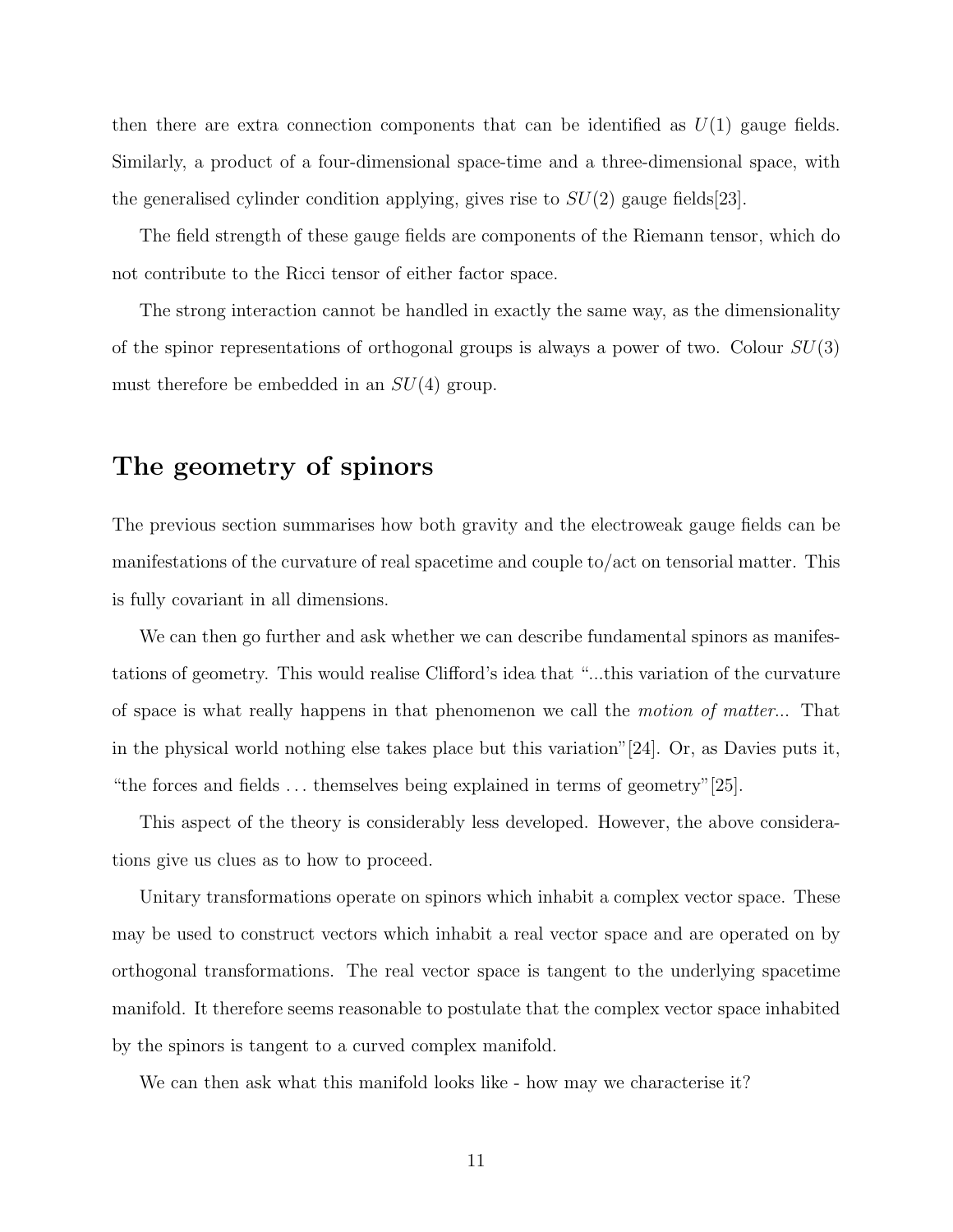Again, we can turn to GR for inspiration. In GR, the geometry of spacetime is determined by the field equation and characterised by geometric tensors such as the metric, Ricci tensor and Einstein tensor. However, the values of the components of these tensors are different in different co-ordinate systems, but this is irrelevant to the shape of the space-time. We can factor out the effect of coordinate changes by looking at their action on the operator form of these tensors. The induced action of a change of coordinates on the operator form of a tensor is a similarity transformation:

$$
j: X_I^J \to X_I^{\prime J} = j_I^K X_K^L (j^{-1})_L^J \tag{6}
$$

where j is the Jacobian matrix  $[23]$ . The set of all possible values of the tensor is partitioned into orbits under this action, which are distinguished by their eigenvalues.

This form of the tensor is known as the operator form because it maps one vector to another vector, under the operation of index contraction.

Indeed, the GR field equation itself may be contracted with a vector, resulting in a matrix or differential operator equation for the vector:

$$
G^{\rho}_{\sigma}V^{\sigma} - \Lambda V^{\rho} = (D_{\sigma}D^{\rho} - D^{\rho}D_{\sigma})V^{\sigma} - \left(\frac{R}{2} - \Lambda\right)V^{\rho} = \frac{8\pi G}{c^{4}}T^{\rho}_{\sigma}V^{\sigma}
$$
(7)

We then recall that spinors were first suggested by Dirac as solutions of a relativistic wave equation involving first-order differential operators. We might therefore expect a curved complex space to be characterised by complex differential or matrix operators with two spinor indices, which can map one spinor into another. Its eigenvalue equation might then be a curved space generalisation of the Dirac equation.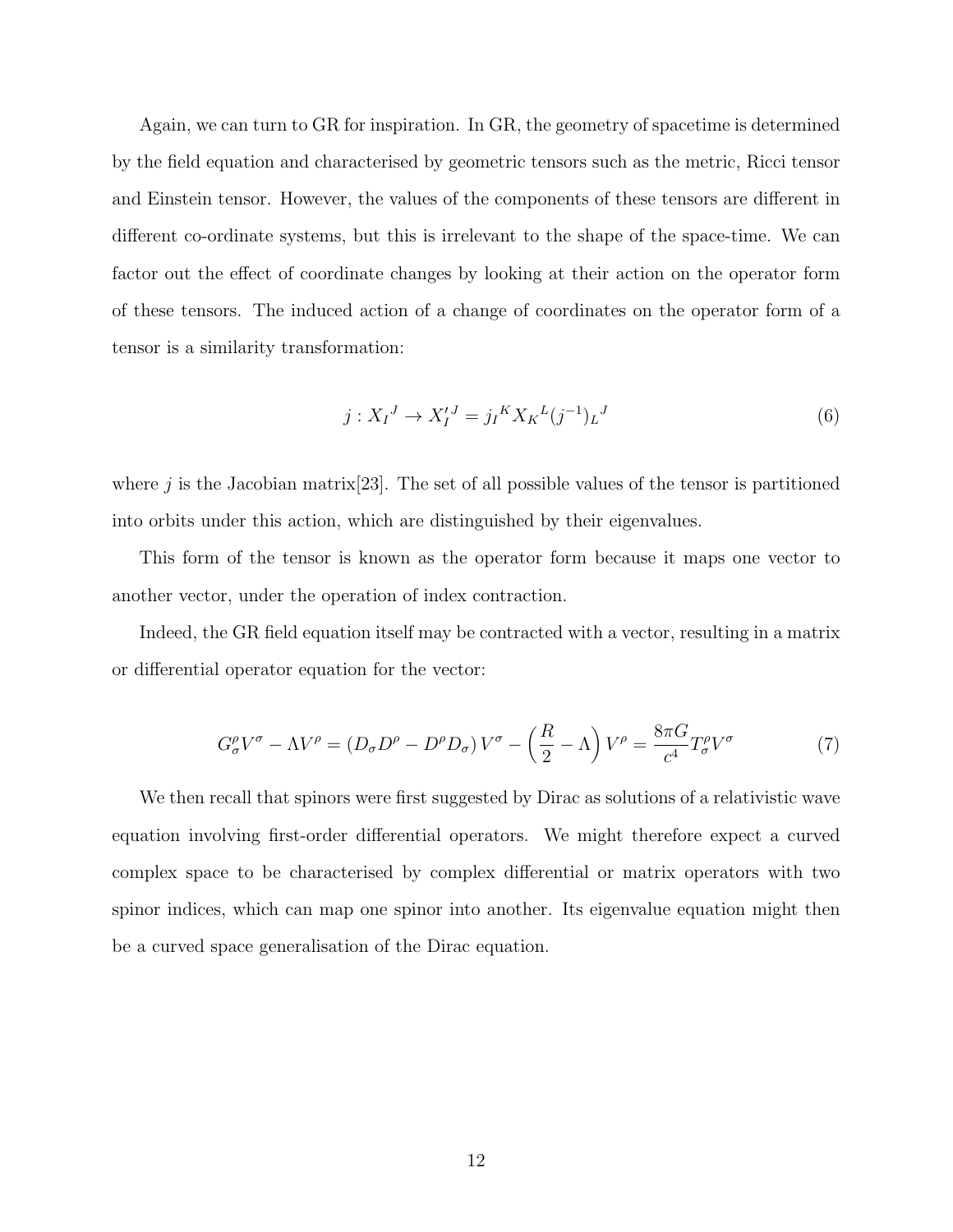# References

- [1] T. Sauer, Einstein's unified field theory program, in The Cambridge Companion to Einstein, eds. M. Janssen and C. Lehner (Cambridge University Press, 2014). pp.281–305
- [2] T. Lawrence, Tangent space symmetries in general relativity and teleparallelism, Int. J. Geom. Meth. Mod. Phys. 18 (2021) supp01, 2140008
- [3] R. D'Inverno, Introducing Einstein's Relativity (Oxford University Press, Oxford, 1995)
- [4] I. Kenyon, General Relativity (Oxford University Press, Oxford, 1995)
- [5] D. Lovelock, The Einstein tensor and its generalizations, J. Math. Phys. 12 (1971) 498- 501; D. Lovelock, The four-dimensionality of space and the Einstein tensor, J. Math. Phys. 13 (1972) 874-876
- [6] A. Navarro and J. Navarro, Lovelock's theorem revisited, J. Geom. Phys. 61 (2011) 1950–1956, arXiv:1005.2386 [math-ph]
- [7] E. Curiel, A simple proof of the uniqueness of the Einstein field equation in all dimensions, arXiv:1601.03032 [gr-qc]
- [8] J. Kijowski, Universality of the Einstein theory of gravitation, Int. J. Geom. Meth. Mod. Phys. 13 (2016) 1640008, arXiv:1604.05052 [gr-qc]
- [9] V. Afonso, G. Olmo and D. Rubiera-Garcia, Mapping Ricci-based theories of gravity into general relativity, *Phys. Rev D* **97** (2018) 021503, arXiv:1801.10406 [gr-qc]
- [10] A. Einstein, Riemann-Geometrie mit Aufrechterhaltung des Begriffes des Fernparallelismus, Sitzber. Preuss. Akad. Wiss. 17 (1928) 217–222; translated into English in A. Unzicker and T. Case, Translation of Einstein's Attempt of a Unified Field Theory with Teleparallelism, arXiv:physics.hist-ph/0503046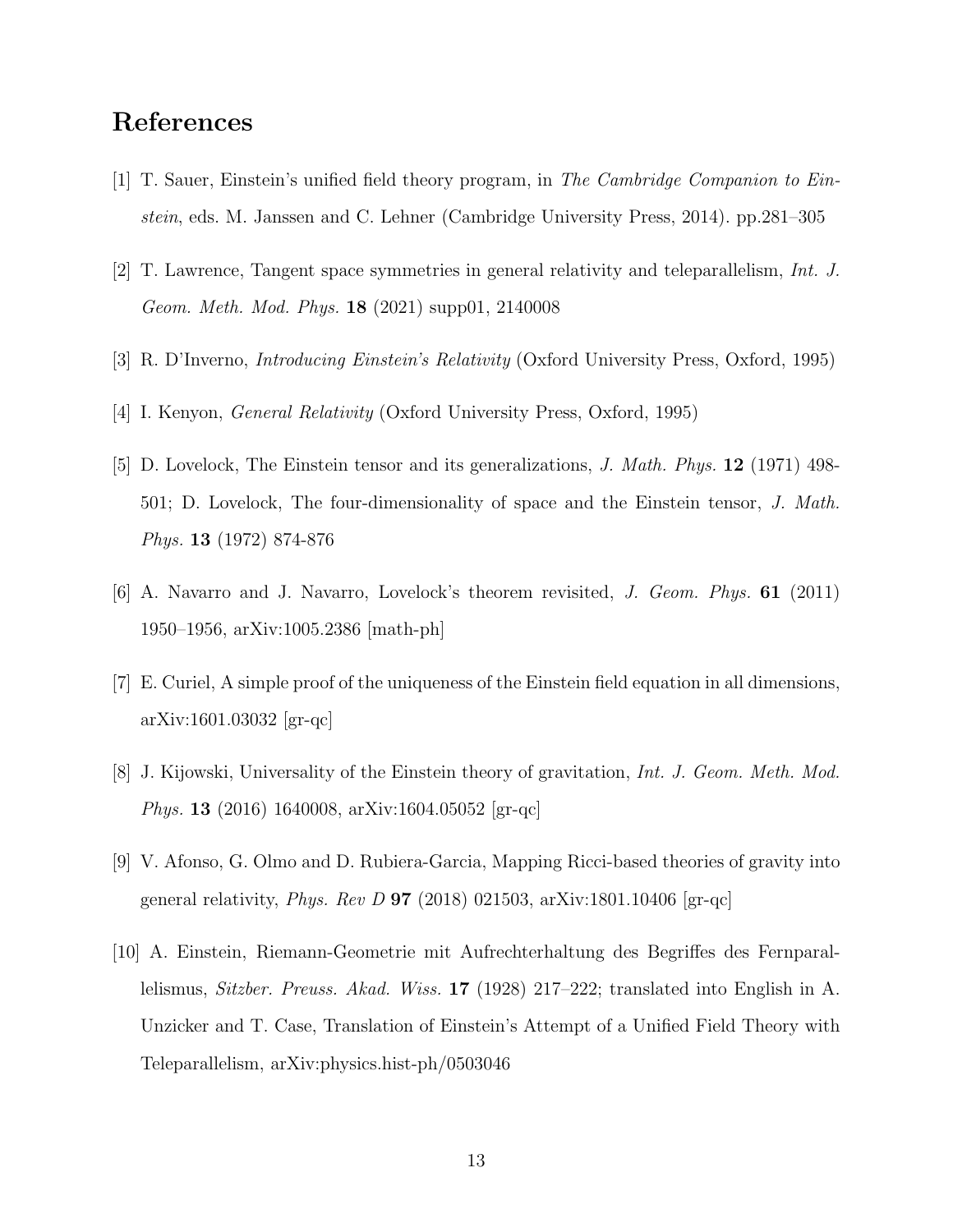- [11] A. Einstein and E. Cartan, Letters on Absolute Parallelism 1929-1932, translated into English by J. Leroy and J. Ritter, ed. R. Debever (Princeton University Press, 1979), p.11
- [12] J. Pereira, Lorentz connections and gravitation, AIP Conf.Proc. 1483 (2012), 239–259, arXiv:1210.0379 [gr-qc]
- [13] S. Coleman, J. Wess and B. Zumino, Structure of phenomenological Lagrangians. I, Phys. Rev. 177 (1969), 2239–2247
- [14] C. Callan, S. Coleman, J. Wess and B. Zumino, Structure of phenomenological Lagrangians. II, Phys. Rev. 177 (1969), 2247–2250
- [15] C. Isham, Metric structures and chiral symmetries, Nuov. Cim. A 61 (1969) 188–202
- [16] C. Isham, The embedding of non-linear meson transformations in a Euclidean space Nuov. Cim. A 61 1969 729–36
- [17] A. Salam and J. Strathdee, Nonlinear realizations. I. The role of Goldstone bosons, Phys. Rev. 184 (1969), 1750–59.
- [18] V. de Andrade, H. Arcos and J. Pereira, Torsion as alternative to curvature in the description of gravitation, arXiv:gr-qc/0412034
- [19] R. Aldrovandi, T. Gribl Lucas and J. Pereira, Inertia and gravitation in teleparallel gravity,  $arXiv:0812.0034$  [gr-qc]
- [20] J. Maluf, The teleparallel equivalent of general relativity, Ann. Phys. (Berlin) 525 (2013), 339–57
- [21] C. Yang and R. Mills, Conservation of isotopic spin and isotopic gauge invariance, Phys. *Rev.* 96 (1954), 191–195.